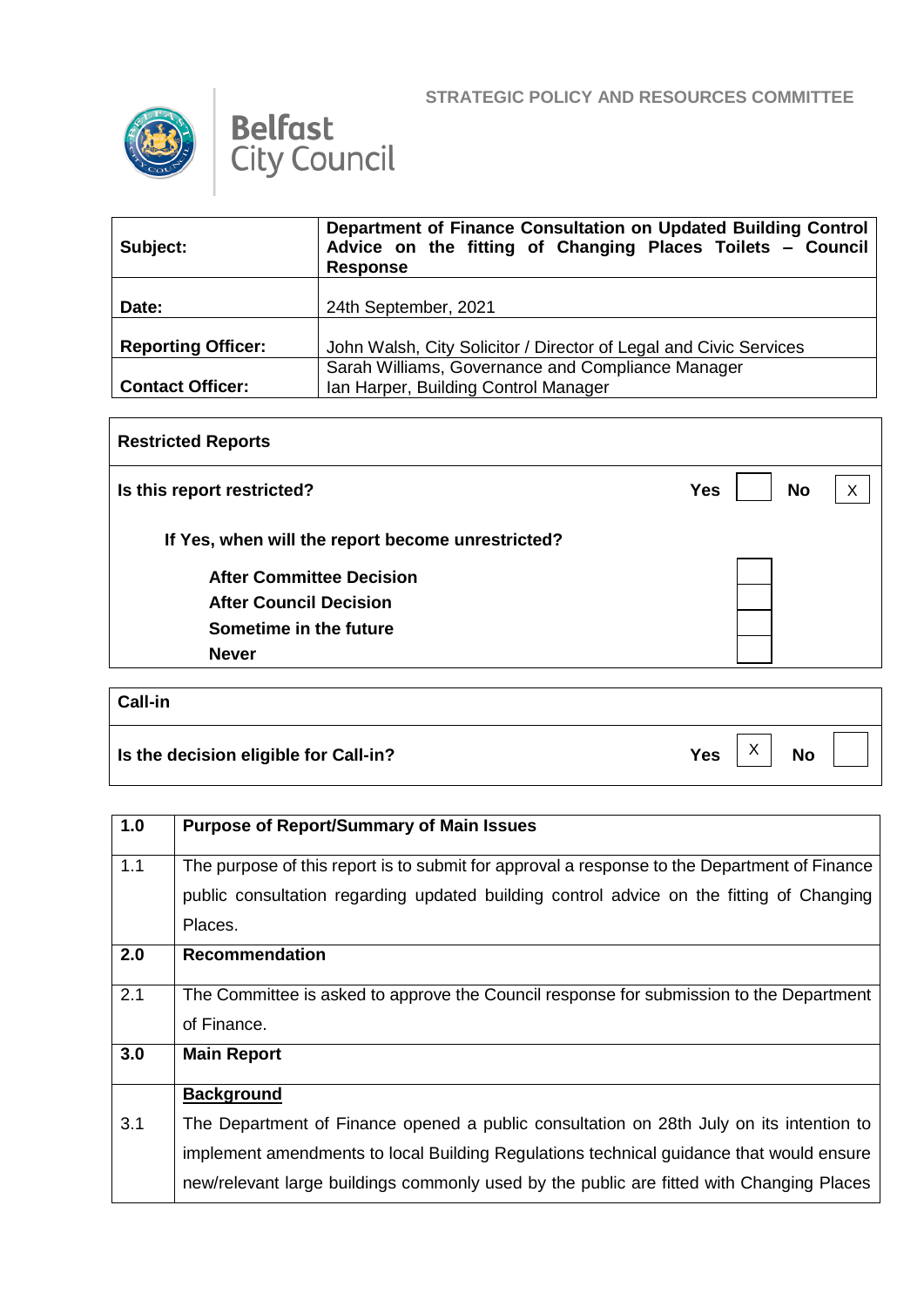|     | facilities. The Consultation Proposals for amendment of Technical Booklet Guidance to Part       |
|-----|--------------------------------------------------------------------------------------------------|
|     | R (Access to and use of buildings) – Changing Places Toilet Provision are attached at            |
|     | Appendix 1. The consultation will close on 20th October, 2021.                                   |
|     |                                                                                                  |
|     | Changing Places are facilities whereby people with profound and multiple disabilities can        |
|     | avail of toilet and personal hygiene amenities, designed specifically for their needs. Providing |
|     | these facilities offers those with such conditions, and their carers, the same potential to      |
|     | participate in community and economic activity.                                                  |
|     | <b>Key Issues</b>                                                                                |
| 3.2 | A draft response from the Council to the Department of Finance's public consultation             |
|     | questionnaire regarding updated building control advice on the fitting of Changing Places        |
|     | Toilets is attached at Appendix 2.                                                               |
|     |                                                                                                  |
|     | The questions are extracted from the online questionnaire which must be completed with           |
|     | the approved response which will be made publicly available, unless we request otherwise.        |
|     |                                                                                                  |
|     | The consultation documents questions are mainly technical in nature, and this is reflected       |
|     | in the response which has been prepared by officers from Building Control, Equality and          |
|     | Diversity, Physical Programme and City and Neighbourhood Services.                               |
|     |                                                                                                  |
| 3.3 | The draft consultation response welcomes the steps being taken to increase inclusion for         |
|     | Changing Places Toilets facilities service users, and their carers sets and that the Council     |
|     | would support a mandatory provision for Changing Places Toilets under Building                   |
|     | Regulations. These changes will have a positive impact on increasing access and inclusion        |
|     | in Belfast and are part of welcome dialogue to address barriers which have excluded groups       |
|     | of people from exploring all our city has to offer.                                              |
|     |                                                                                                  |
| 3.4 | Following the introduction of similar regulations in England and issues raised regarding the     |
|     | financial challenges to voluntarily including CPT in existing premises, in July of this year, a  |
|     | £30 million fund was launched to encourage the retrospective installation of these facilities    |
|     | in existing premises which did not come under the scope of the new statutory guidance. This      |
|     | funding is to be distributed through Local Authorities. Members may wish to, in addition to      |
|     | responding to this consultation, write a letter to the Minister requesting a similar fund for    |
|     | retrospective installations in existing premises.                                                |
|     |                                                                                                  |
| 3.5 | Members will also be aware that a motion regarding Changing Places was referred to the           |
|     | Committee at September's Council meeting. Following the service review of the Equality and       |
|     |                                                                                                  |